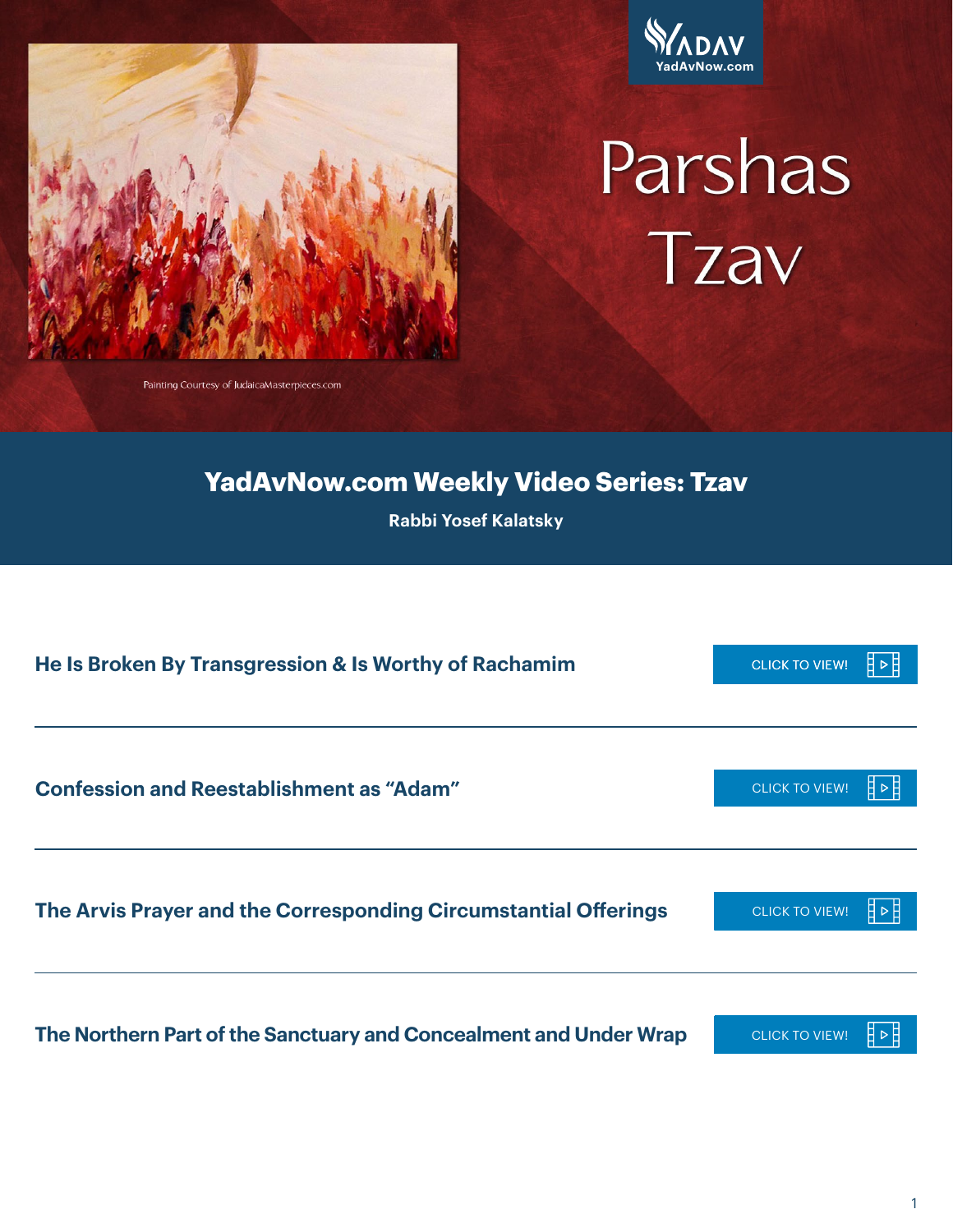

## A Magnification OF LOVE **Through Darkness**

**YadAvNow.com**

### **YadAvNow.com Weekly Video Series: Purim**

**Rabbi Yosef Kalatsky**

### **Purim:** Increasing Our Levels of Joy During Adar **[CLICK TO VIEW!](https://youtu.be/hW-QAn0ca00)** CLICK TO VIEW!

### **Concealed & Cloaked In Nature**

- 1. The Scroll of Esther is one of the Scriptures.
- 2. The only scripture that doesn't contain the name of G-d.
- 3. It is a narrative of Haman the Amalekite rising to power to become the Viceroy Of the Persian Empire.
- 4. The Amalek People, from Time immemorial, cannot tolerate the existence of a Jewish People.
- 5. Haman, with the consent of Achashveirosh the Persian King who ruled the word supreme, decreed to annihilate the Jewish People.
- 6. G-d intervened, behind the scene; the decree was annulled & Haman and his 10 sons were hanged.
- 7. On the 13th of the month of Adar, Jews throughout the Empire were given permission to kill their enemies.
- 8. They celebrated through feasting on the 14th.
- 9. In Shushan, capital city of the Persian Empire, they were given an additional day, the 14th to kill their enemies, & celebrated on the 15th.
- 10. All walled cities from the time of Joshua the son of Nun celebrate Purim on the 15th.
- 11. G-d said, when the Jews will go into exile, "I will conceal my countenance."
- 12. The miracle of Purim was a concealed one, cloaked in nature.
- 13. To emphasize this point, Mordechai & Esther, the authors of the Megillah, omitted the name of G-d.

**Purim:** Guest Lecture with the Fifth Avenue Synangogue **[CLICK TO VIEW!](https://youtu.be/3PGW1A0TDqg)** 

日2日

**CLICK TO VIEW!** 

∄⊲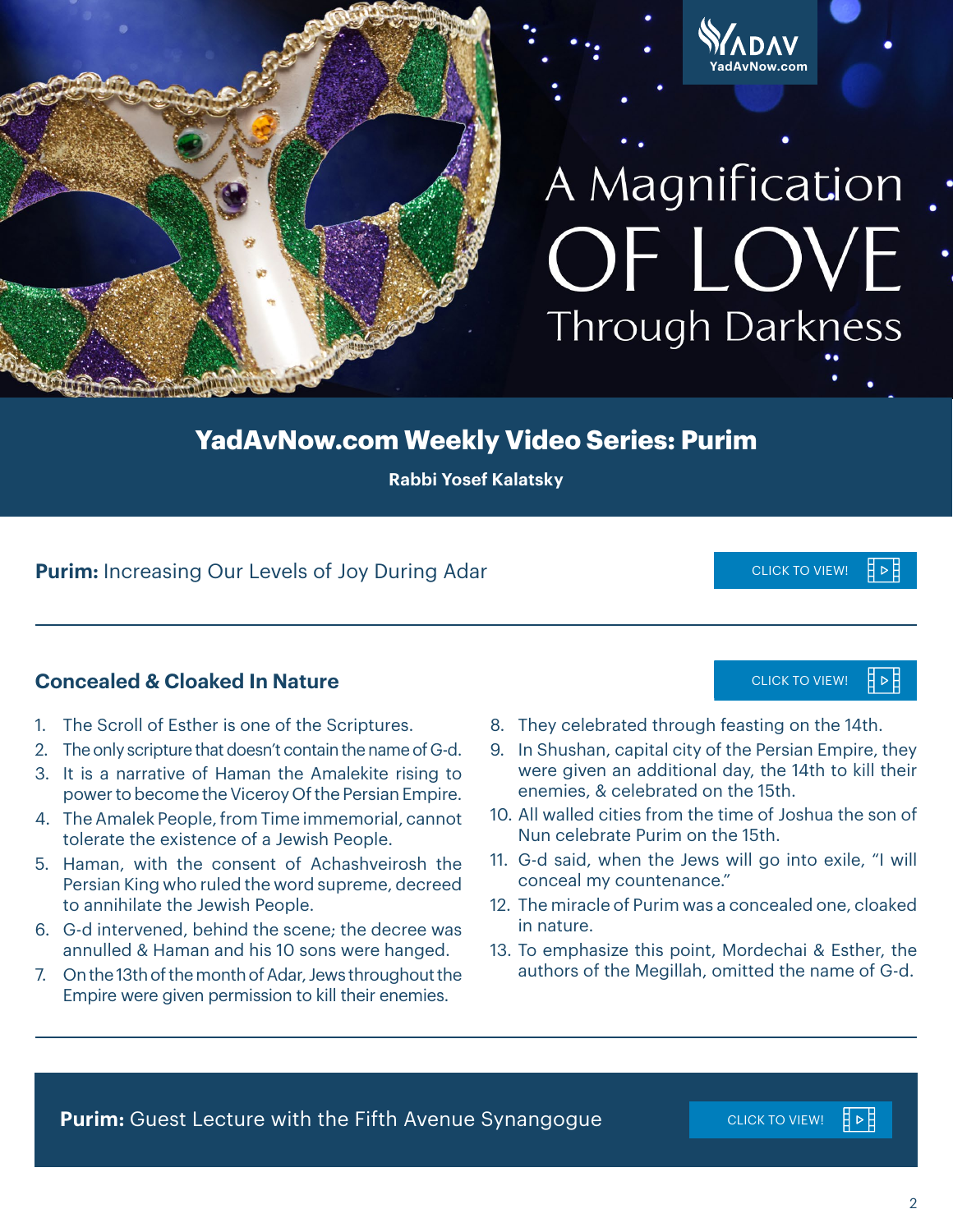

## **The Power of PRAYER**

*A New Series by*  **Rabbi Yosef Kalatsky**

### **Catch Up Below On the Most Recent Classes**

| The Power of Prayer - Part 44 | <b>CLICK TO VIEW!</b> |  |
|-------------------------------|-----------------------|--|
| The Power of Prayer - Part 45 |                       |  |
|                               | <b>CLICK TO VIEW!</b> |  |
| The Power of Prayer - Part 46 |                       |  |
|                               | <b>CLICK TO VIEW!</b> |  |
|                               |                       |  |
| The Power of Prayer - Part 47 | <b>CLICK TO VIEW!</b> |  |

[CLICK HERE TO ACCESS THE FULL SERIES OF VIDEOS!](https://www.yadavnow.com/the-power-of-prayer/)  $\overline{F}$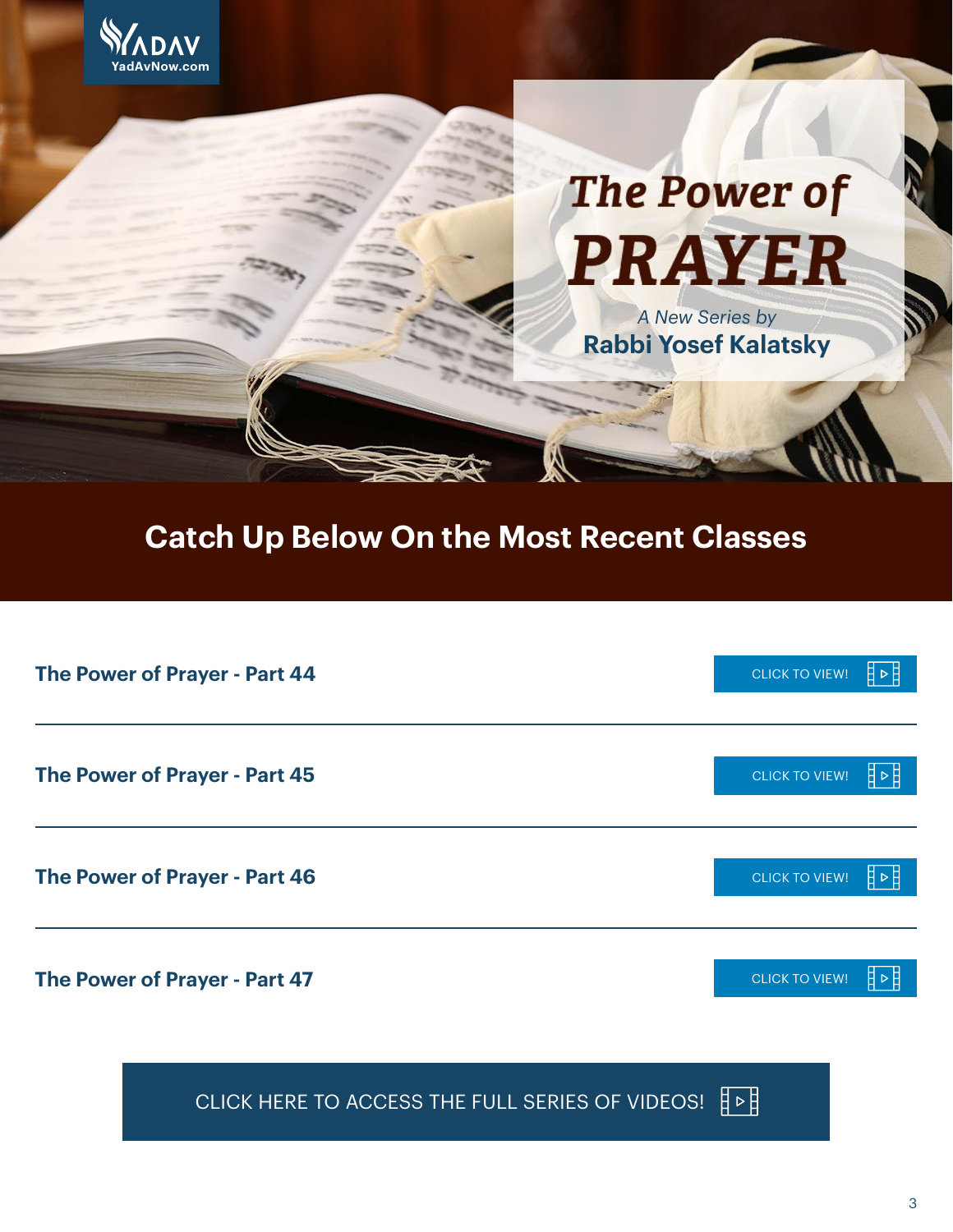

### **Yad Avraham Institute**

**(**® 810 Seventh Avenue, New York, NY 10019 (? ravkalatsky@gmail.com (2(212) 259-0300 **YadAvNow.com** 

Weekly Torah Commentary Series: Tzav/Purim

### A Magnification OF LOVE **Through Darkness**

#### **G-d's Extreme Reaction to Deprecation**

*Gemara* in Tractate *Megillah*: "*Rava* says, "There was no one who spoke *loshon hara* (evil speech) like *Haman* the evil one." *Haman* was the expert in evil speech. He approached *Achashverosh* (the king of Persia) to annihilate the Jewish people. *Achashverosh* however had several reservations. He was afraid that the G-d of the Jews would do to him what He had done to others who had previously attempted to destroy the Jews. Additionally, he was concerned that if he eliminated the Jewish people, who were his subjects, it would diminish his kingdom and leave wide-open gaps or "bald spots." *Haman* reassured him by saying that the Jews were dispersed throughout the empire and their elimination would not be noticed.

*Haman*'s final convincing argument to *Achashverosh* was "If a fly were to fall into the wine of a Jew, he would simply remove the fly and drink the wine. However if the king (*Achashverosh*) were to touch the wine of a

Jew he would pour it out and not drink it. Therefore they deserve to be destroyed because they do not revere the king." *Haman* was the expert in *loshon hara* because he could focus on the negative aspect of something and communicate it in a way that other aspects of that subject no longer existed. When he slandered the Jews, he negated their value to such a degree that they were perceived in the eyes of *Achashverosh* as a people with no merit. *Loshon hara* thus renders the subject worthless.

*Shlomo HaMelech* in *Mishlei* (*Proverbs*): "The deprecator you shall smite. The fool will be wisened."

*Midrash*: "The deprecator you shall smite" is *Amalek* who was the ancestor of *Haman*. The *Amalek*ites, rather than understanding and internalizing the awesome supernatural events of the splitting of the Sea and thus submitting to G-d, attacked the Jewish people and tried to destroy them. They had no capacity to appreciate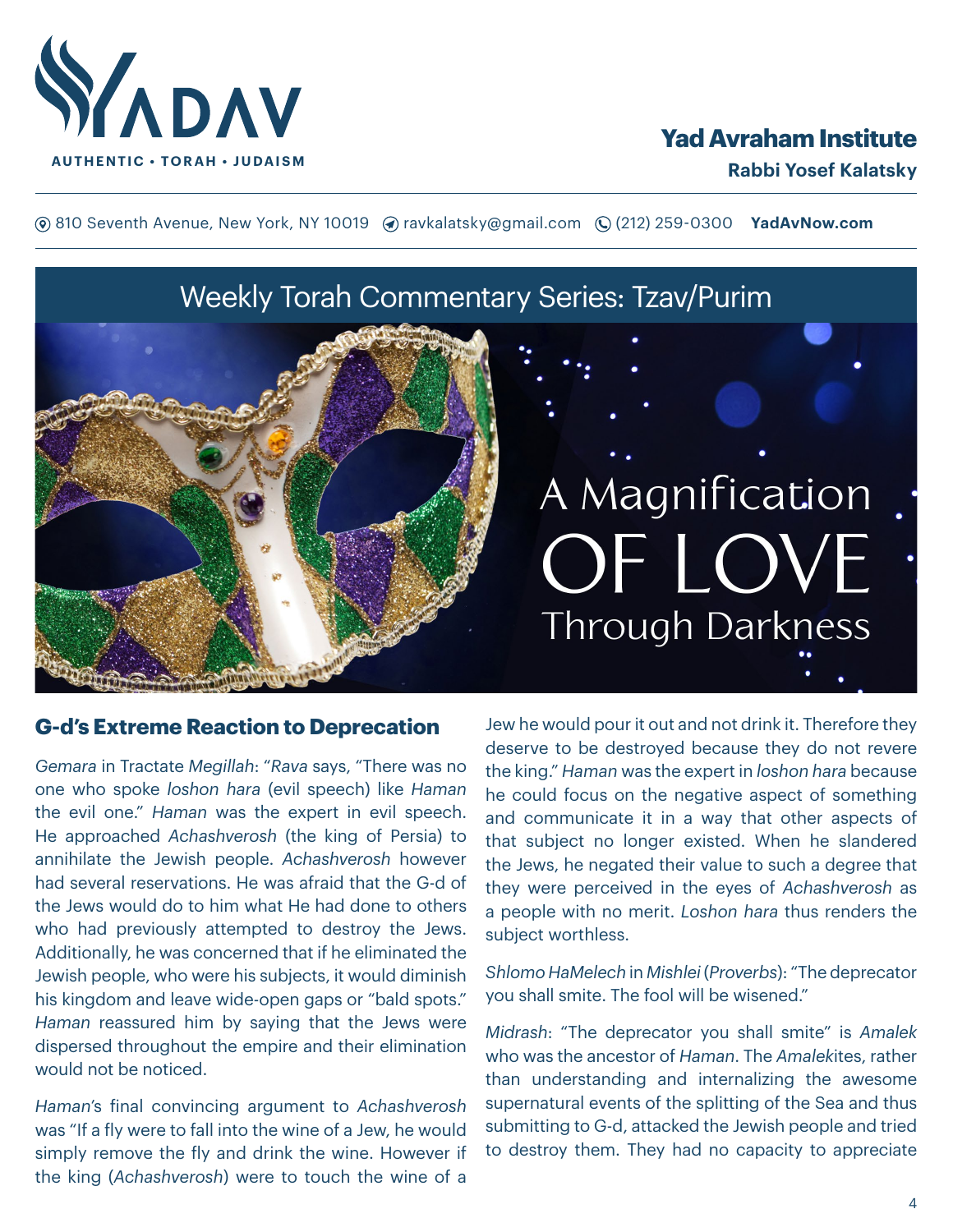the profound aura surrounding the Jewish people that the rest of the world had seen and understood. Despite the fact that G-d had traumatized the world for the sake of the Jew, the *Amalek*ites were not moved. The deprecator focuses only on what he chooses to see. Thus, *loshon hara* is a behavior pattern that mimics the deprecating characteristic of the *Amalek*ites. When one speaks *loshon hara* he eliminates the total value of the individual regardless of his positive qualities and only pinpoints the negative.

An individual once came to see *Reb Aryeh Levin z'tl* (the world renown *tzaddik* of Jerusalem) to communicate something negative about the *Satmar Rebbe z'tl*  because of his position vis-à-vis the State of Israel. *Rabbi Levin*, who had a sense of what the person was about to say, preempted him by saying, "Before you begin to speak to me about the *Satmar Rebbe*, I would like you to answer a few questions… Do you feel that the *Satmar Rebbe* is a *tzaddik* (righteous person)?" The person responded in the affirmative.

He asked him another question, "Do you think the *Satmar Rebbe* is one of a kind when it comes to being charitable and doing acts of loving kindness?" Once again, the individual responded in the affirmative. *Rabbi Levin* continued asking questions of this nature and received affirmative responses to all of them. After this give and take was completed *Rabbi Levin* asked him, "So what is it that you wanted to tell me about the *Satmar Rebbe*?" The person responded by saying, "I have nothing to say." This story illustrates the basis for one's desire to express negativity about a fellow Jew or any other human being. When one focuses exclusively on the negative that they wish to see (like the deprecator *Amalek*) one's expression becomes lethal. However, if one is able to see the total person, he no longer sees him in a negative light.

*Gemara* in Tractate *Yomah*: *Sinas chinam* (unwarranted hatred) is more serious than the three cardinal sins. The First *Bais HaMikdash* (Temple) was destroyed because the Jewish people violated the three cardinal sins (idolatry, murder, and incestuous and adulterous relations). The Second *Bais HaMikdash* was destroyed because of *sinas chinam* (unwarranted hatred), which expressed itself through *loshon hara*.

*Gemara*: *Hashem* is willing to look away from our failings, even if they are as serious as the three cardinal sins, with the exception of *loshon hara*. How

do we understand this? As we explained, speaking *loshon hara* is imitating the negative characteristic of the *Amalek*ites. It is imitating the behavior of the deprecator par excellence (*Amalek*).

*Midrash*: *Hashem* said, "My throne is not complete until the *Amalek*ites are obliterated from the world." Therefore, the Jew who speaks *loshon hara* is assuming the detestable characteristic of *Amalek* and therefore it is something that *Hashem* will not tolerate.

Two *mitzvos* on *Purim* are intended to encourage and strengthen friendship and brotherhood among Jewish people. The *mitzvah* of *mishloach manos* is the giving of two types of food items another Jew. In addition, one has the obligation to give charity to two needy Jews so that they are able to purchase food for their *Purim Seudah* (festive meal). On *Purim*, one must go beyond himself and give value to his fellow. It is the characteristic of valuing another person that will counteract the deprecation of *Amalek* in the world.

### **What are We Naturally Inclined to do?**

*Torah* states, "*Hashem* spoke to *Moshe* saying: Urge (Command) *Aaron* and his sons saying: This is the law of the elevation-offering: It is the elevation-offering [that stays] on the flame, on the Altar, all night until morning…" Why did *Aaron* and his sons need to be "urged" more than any other *mitzvah* in the case of the elevation offering?

*Rashi* citing *Chazal*: If there is a situation in which there is a loss of money, one needs to be urged to participate. In the case of the elevation offering, the limbs and the fats are burnt throughout the night, which requires the presence of the *Kohen* (Priest). The *Kohen* does not receive a portion of the elevation offering (unlike other offerings) because it is totally consumed on the Altar. Thus, the *Kohen* might feel that it is not worth his while to be awake all night to ensure that the limbs and the fats are burnt. Even though the *Kohen*'s compensation is the merit of having performed the *mitzvah*, nevertheless, the *Torah* tells us that *Hashem* had to tell *Moshe* to "urge" *Aaron* and his sons to do so. How do we understand this?

*Gemara* in Tractate *Megillah*: Because the Jewish people were not motivated regarding their performance of *mitzvos*, they remained in their natural state of inertia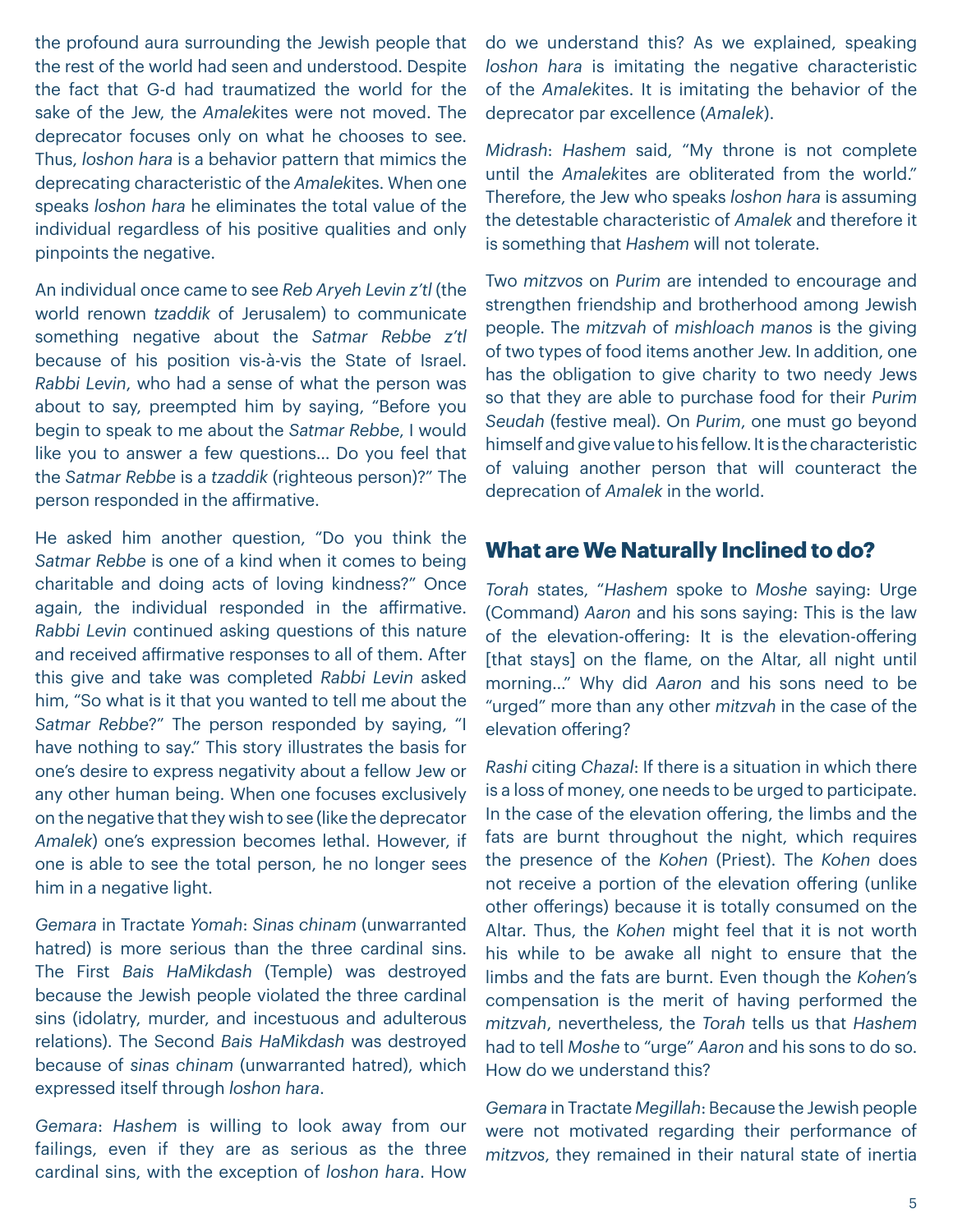and thus did not sufficiently engage in *Torah* Study. It was because of the lack of *Torah* study that they did not merit the protection of *Hashem* and were subject to the decree that was issued by *Haman* to annihilate the Jewish people. What is the cause of one's lack of motivation? When one appreciates the value of a deed, he will be motivated and can easily overcome the natural state of inertia. However, if one does not perceive the value, he will not engage in that activity and will therefore need to be urged to act.

*Torah*: "This is the law of the elevation-offering…"

*Baal HaTurim*: If one studies the verses pertaining to the elevation offering it is valued by G-d as if he brought that offering.

*Gemara* in Tractate *Menachos*: If one studies and fervently recites the portion of the *Torah* pertaining to any offering, it is valued as if the person had brought that offering.

*Baal HaTurim*: There is a commonality between the *Torah* and the elevation offering. The *Torah* is referred to as "fire" just as the elevation offering is burnt in fire. In addition, offerings are referred to in the verse as "bread" and a verse in *Mishlei* refers to the *Torah* as "bread." Just as the world cannot survive without bread, which is the staple of life, it cannot survive without *Torah*.

*Gemara* in Tractate *Berachos*: One cannot acquire *Torah* without personal sacrifice for its own sake. However, if when one truly appreciates the value of this endeavor, then he does not perceive it as a sacrifice, even if he did so initially. *Aaron* and his sons needed to be "urged" to perform the elevation offering because its true value was not perceived. So too, initially one needs to be "urged" to study *Torah* because its value is not understood.

The Prophet tells us that all existence is sustained through *Torah* study. There is no *mitzvah* that has greater value than the study of *Torah* itself. As our Rabbis teach us, "Talmud *Torah* Keneged Kulam - the study of *Torah* is equivalent to all the *mitzvos* combined."

When one brings an offering, it is referred to as a "sacrifice." The sacrifice itself is a process that rehabilitates spirituality when it has been diminished because of inadvertent sin. If this is the case, why is it considered a sacrifice? When one pays a doctor for a remedy that heals, it is not considered a "sacrifice." How do we understand this?

Evidently, the *Torah* is teaching us that recognizing one's failing and feeling remorse is the sacrifice of the individual. Bringing an offering is an expression of that sacrifice. Similarly, *Torah* study can only come about through sacrifice. Since one naturally values the material more than the spiritual, if one overcomes that predisposition and recognizes *Torah* study to be primary, then that is true sacrifice. Therefore, regarding *Torah* study and the elevation offering, one needs to be "urged" to make these sacrifices.

### **The Consequences of Our Actions**

*Torah*: The same sin, which is transgressed by two individuals, will have different ramifications based on the status of the person. For example, if an ordinary Jew sins, the blood of the sin offering is sprinkled on the outer Altar (which was located in the courtyard). However, if the *Kohen Gadol* (High Priest) transgresses the same sin, the blood of the sin offering is sprinkled in the direction of the *Paroches* (curtain), which was located in the inner sanctuary (covered sanctuary). The level of sanctity in the *Bais HaMikdash* (Temple) intensifies as one approaches the *Holy of Holies*, which was located in the far end of the covered sanctuary. Thus, the service performed in the covered sanctuary has greater spiritual ramifications.

*Chofetz Chaim* in *Shmiras HaLoshon* (*Guarding One's Tongue*): The spiritual state of the person transgressing the sin will determine the magnitude of the consequence. Everything in this world is a reflection of the spiritual world. Just as there is the city of Jerusalem on the terrestrial level, there is a Jerusalem on the spiritual level. Just as there is an outer courtyard in the *Bais HaMikdash*, which was a location of holiness, so too there is a courtyard on a spiritual level, reflecting the physical one. Just as there is an inner covered sanctuary in the *Bais HaMikdash*, which was considered holier than the outer sanctuary (courtyard), identically there is a spiritual inner sanctuary reflecting the physical.

When the ordinary Jew sins, he causes a diminishment in the outer spiritual sanctuary, which corresponds to the courtyard of the *Bais HaMikdash*. Thus, the sprinkling of the blood that is required to bring about the required spiritual correction must only be done in the outer courtyard. The spiritual failing of the *Kohen Gadol*, whose dimension of spirituality is greater than that of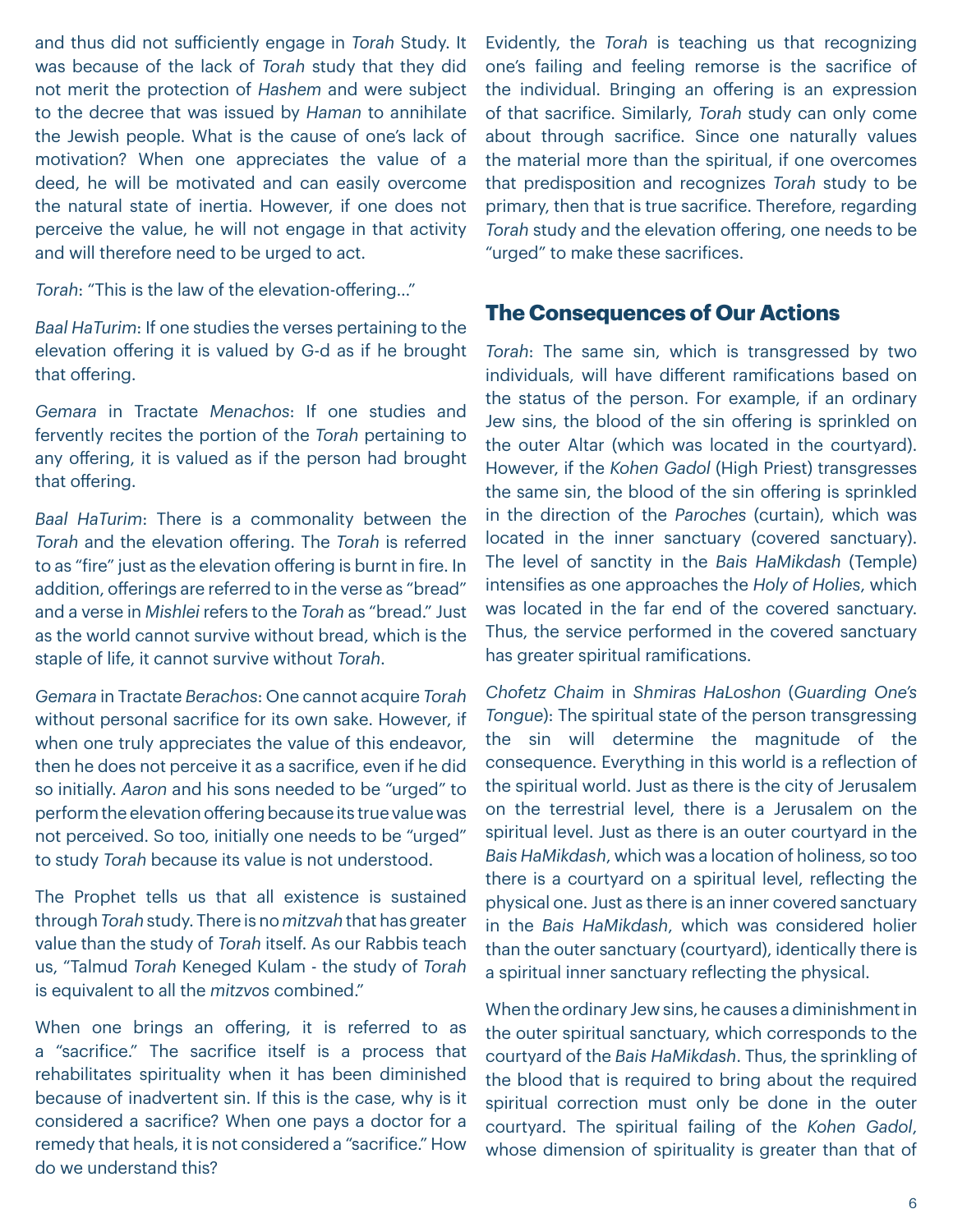the ordinary Jew, has a more far-reaching consequence which even diminishes the spirituality of the inner sanctuary. Therefore, in order to effect rehabilitation for the *Kohen Gadol*, the blood of his sin offering must be sprinkled in the direction of the *Paroches*.

*Chofetz Chaim*: On *Yom Kippur* when the *Kohen Gadol* enters the *Holy of Holies*, the first service that he performs is that of the incense offering, which is referred to as the "cloud of the *Ketores* (Incense)."

*Gemara*: The incense offering atones for *loshon hara* (evil speech). The spiritual ramifications are so severe and profound that it detracts from and undermines the most advanced realms of spirituality. Thus, the atonement that is needed for its correction, takes place in the *Holy of Holies*.

*Chofetz Chaim*: Therefore, when one wishes to engage in the *teshuvah* (atonement) process, one should first repent for the sin of *loshon hara* – (unproductive negative speech). If one has violated this sin he must first attend to what is most serious, followed by the other issues that need to be corrected.

*Kli Yakar* citing the *Midrash*: A person who is arrogant and haughty deserves to be judged by fire.

*Kli Yakar*: This does not mean that the person deserves to be burnt for his arrogance (G-d forbid), but rather the burnt offering atones for arrogance. The *Torah* refers to the burnt offering as an elevated offering, which is consumed by fire. When the offering is burnt, the smoke rises and is similar to the one who is arrogant and has an elevated self-image. The *Torah* juxtaposes the removal of the ash from the Altar to the law of the burnt offering. What is the significance of this juxtaposition?

*Kli Yakar*: The correction for arrogance is humility. Only when one humbles himself is the atonement complete. *Avraham*, our Patriarch, was one of the most humble people to ever live. He referred to himself, as "I am only dust and ash." Thus, the juxtaposition of the removal of the ash to the burnt offering indicates that in order for one to be truly atoned for arrogance, he needs to be humbled. However if after one brings the offering he remains arrogant, his offering has little value.

*Gemara*: The arrogant person undermines G-d's place in the world. The person, who believes that he is the cause of his own success and everything that surrounds his life, is actually denying the existence of G-d. In his mind, G-d exists only to do his own bidding. Thus, based on what the *Chofetz Chaim* had said, the behavior of this type of person decreases the spirituality of all existence. Therefore, the fire of the elevation offering moves upward towards heaven in order to correct the diminishment that was brought about through arrogance. In order for the burnt offering to be fully effective, one needs to internalize the seriousness of the failing and change one's behavior.

### **How Does One Recognize Truth?**

*Torah*: *Moshe* installed *Aaron* as the *Kohen Gadol* (High Priest) and his sons as *Kohanim* (Priests) before the entire assembly of the Jewish people. "*Hashem* spoke to *Moshe* saying: Take *Aaron* and his sons with him, and the garments… Gather the entire assembly to the entrance of the Tent of Meeting. *Moshe* did as *Hashem* commanded him; and the assembly was gathered to the entrance of the Tent of Meeting. *Moshe* said to the assembly, "This is what *Hashem* commanded to be done…" It is important to note that the assembly of Jewish people was comprised of several million people. How is it possible that all of these people were able to gather in a relatively small space at the entrance to the Tent of Meeting?

*Rashi* citing *Chazal*: This was one of the few instances in Jewish history that G-d performed the miracle that gave a limited location an unlimited capacity thus enabling the entire Jewish people to stand before the entrance to the Tent. Because of this miracle the entire Jewish people was able to witness the installation of *Aaron* and his sons as *Kohanim*.

After the Jewish people assembled at the entrance to the Tent, *Moshe* spoke to them saying, "This is the thing that *Hashem* commanded to be done (to initiate *Aaron* and his sons)…" Why did *Moshe* need to tell the Jewish people that he was acting in accordance with the commandment of *Hashem*? Was it not obvious since they all witnessed the miracle of the entire Jewish people being contained in a limited location? Nevertheless, *Moshe* needed to tell the Jewish people, "This is what *Hashem* commanded to be done." How do we understand this?

The Jewish people witnessed many supernatural events. Some of them, as miraculous as they may have been, caused the Jews to be misled and to succumb to idolatry. For example, when *Moshe* ascended to receive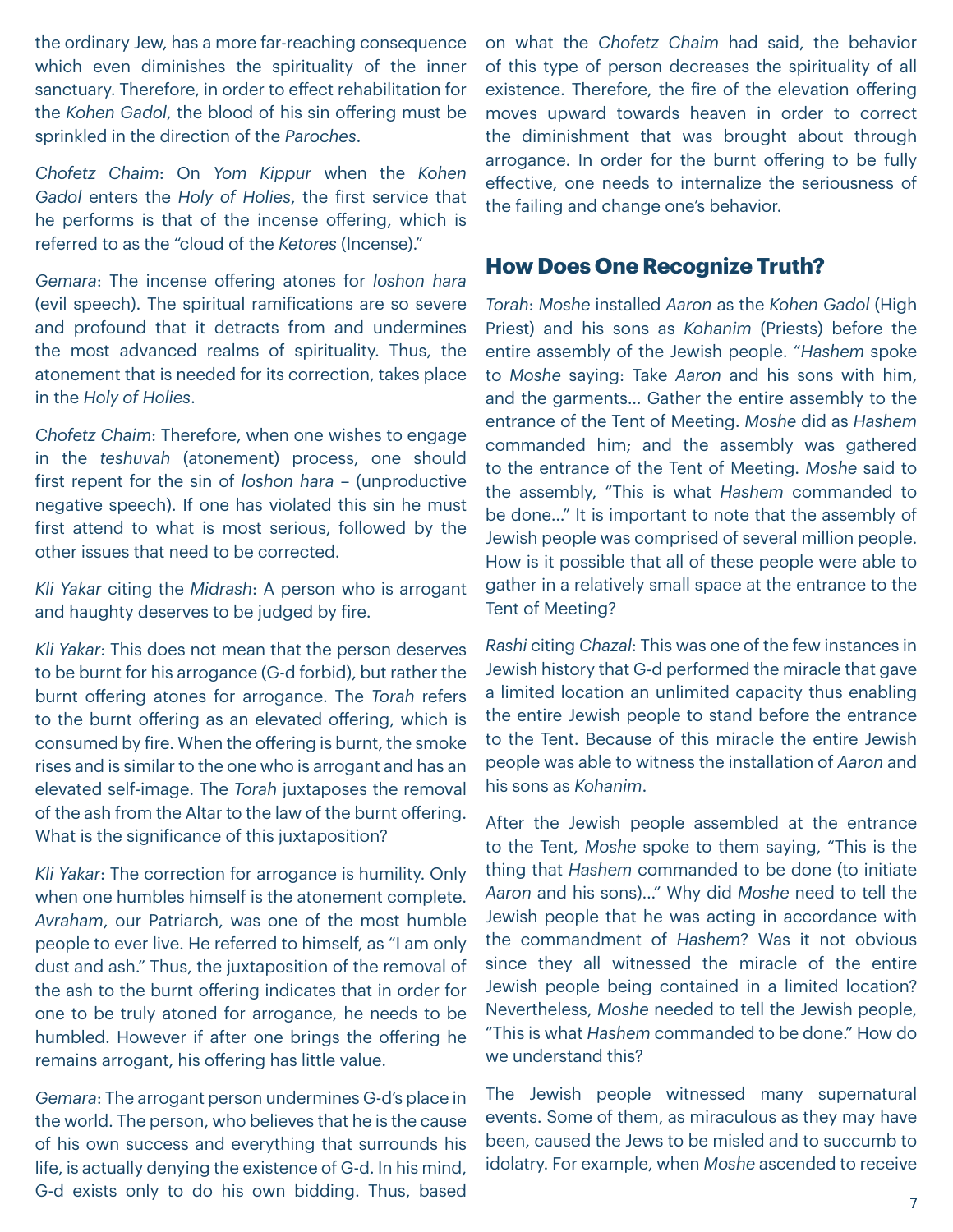the *Torah* in heaven, the Jewish people were told that he would return after forty days and forty nights. However , due to a misunderstanding of the calculation, *Satan* caused the Jews to believe that *Moshe* had passed away and would never return to them.

*Rashi* citing *Chazal*: *Satan* blackened the sky (during the daytime period) and caused the Jewish people to see in it the image of *Moshe* lying on his funeral bier. It was the first time in history that the sky blackened in the middle of the day, which indicated to the Jewish people that *Moshe* had actually died. This event caused them to feel abandoned because their leader was no longer with them. Thus, they were vulnerable to the influence of idolatry (sin of the Golden Calf).

Therefore, the fact that the entire Jewish people experienced the miracle of being gathered in a limited location was not sufficient proof that the communication to them was in fact the Word of *Hashem*. It was only after *Moshe* told them explicitly "This is what *Hashem* commanded to be done" that the Jews believed that the installation of *Aaron* and his children was the Word of G-d. It is possible to witness many miraculous events that may seem to emanate from the Word of G-d; however, this may not be the case.

Two of the thirteen tenets of Jewish faith state, "I believe with absolute faith that the *Torah* in its entirety was given by *Hashem* to *Moshe Rabbeinu*. I believe with absolute faith that the *Torah* is immutable and it will not be exchanged or altered in any way." Every letter of the Written *Torah* and the entire Oral Law is the Word of *Hashem*, which was transmitted by *Moshe* to the Jewish people. If something was not transmitted by *Moshe*, who was the appointed spokesman for G-d, then it should not be accepted. Regardless of the magnitude of miracle, or whether the world becomes dark and an image of *Moshe*'s remains appears it has no meaning whatsoever vis-à-vis the Word of *Hashem*. The limited location before the Tent assumed an unlimited capacity, yet until *Moshe* told the Jewish people that it was the command of G-d, it was not to be taken as such.

### **Clarity is Achieved Through Torah Study**

*Torah*: "This is the law of the elevation-offering, the meal offering…"

*Yalkut* citing the opinion of *Raish Lakish*: This verse can be interpreted to mean, "One who engages in *Torah* study, it is as if he brought the elevation offering, meal offering, as well as the other offerings."

*Rava* poses a question to *Raish Lakish*: "How can you extrapolate from the verse that *Torah* study is the equivalent of bringing offerings when the verse itself is needed to teach us the laws pertaining to these offerings." *Rava* explains that the *Torah* is communicating to us, "One who engages in *Torah* study does not need to bring any of the offerings." If each specific offering (such as the elevation offering, meal offering, and sin offering) are intended to correct a specific spiritual failing, how is it possible that one who engages in *Torah* study is not in need of them? Additionally it is difficult because *Shlomo HaMelech* (King Solomon) tells us, "There is no *tzaddik* in the land who does good and does not sin."

The statement of *Shlomo HaMelech* that there is no *tzaddik* who is perfect, means that the *tzaddik* has some degree of spiritual failing. However, it does not mean to say that the *tzaddik* has violated an area of *Torah* that would require him to bring an offering to rehabilitate his spirituality. Such a transgression would be the result of inadvertently violating the *Shabbos* or inadvertently benefiting from something that was consecrated.

Rather, *Shlomo HaMelech*'s statement is referring to the *tzaddik* whose service to *Hashem* could have been performed at a more advanced level and it was not. Thus, *Rava*'s statement that one who engages in *Torah* study does not need to bring an offering is not speaking about a person who had transgressed; rather, a person who engages in *Torah* study is given a level of clarity through the *Torah*, which does not allow him to fail – even inadvertently.

Spiritual failure emanates from a lack of clarity. If a person truly appreciated and internalized the reality of sin, one would not fail – just as one understands the destructive effect of fire and does not put his hand in it. A person who understands that he is walking through a minefield will be especially careful with every step not to accidentally step on a mine (realizing its consequences). Similarly, through the study of *Torah*, one achieves a level of clarity to appreciate the wrong at a depth that will not allow him to transgress. Thus, *Rava* explains that a person who engages in *Torah* study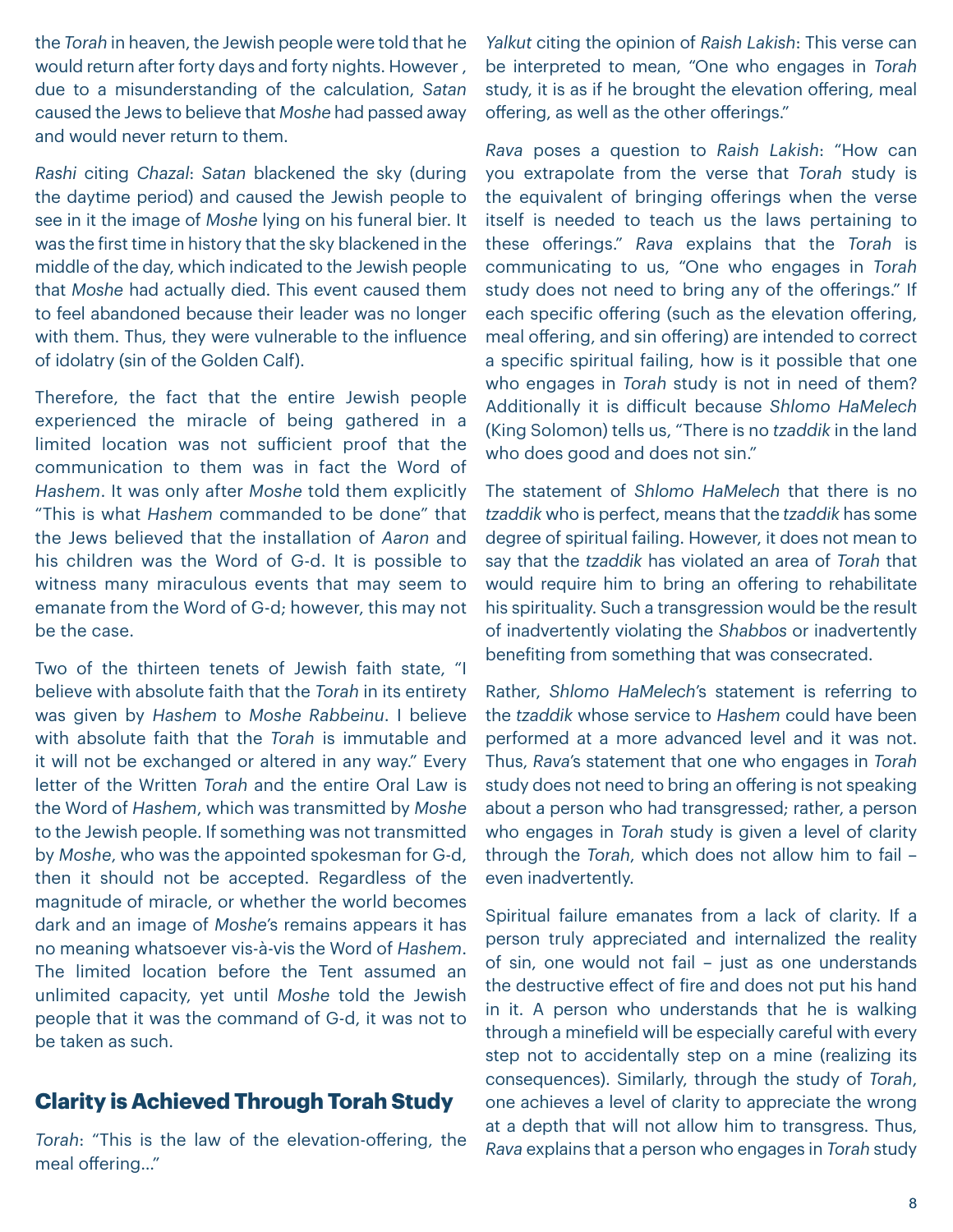will not be in need of the offering because he will not require spiritual rehabilitation.

During the period of the First *Bais HaMikdash* (Temple), the Jewish people violated the three cardinal sins of adultery/incest, idolatry, and murder. The introduction to the *Midrash Eicha* tells us that *Hashem* had said at the time of the First Temple, "I wish that they (the Jewish people) would have abandoned Me but kept My *Torah*. Because the innate illumination in *Torah* would have ultimately led the Jews back to the good." Even if a person falls to a level where he transgresses the three cardinal sins, the study of *Torah* has the innate ability to give him clarity to appreciate the wrong that he had perpetrated – thus causing him to repent. What would be considered proper and sufficient study of *Torah* to bring this about?

*Ramchal*: The level of *Torah* study referred to in the *Midrash* is when one's time and mind are completely occupied with *Torah* study. A person, who is infused with *Torah* thoughts continuously, will ultimately be impacted in a way that despite his behavior, he will be given a level of clarity that will cause him to do *teshuvah* (repentance). *Torah* is inherently enlightening.

*Gemara* in Tractate *Taanis* tells us that if one sees a *Talmid Chacham* (*Torah* Scholar) angered because of a *halachic* issue (Jewish law), one should understand his vantage point. *Torah* is referred to in the verse as "fire." The *Talmid Chacham*, who is a repository of that *Torah*, contains something comparable to fire.

*Rashi*: This statement can mean that because of the *Torah* that the *Talmid Chacham* possesses he has a greater capacity to sense the wrong of the transgression than the one who did not study *Torah*. His reaction is only because he has difficulty tolerating the wrong. It does not emanate from the negative characteristic of anger.*Torah* study causes one to have a greater capacity to be sensitive to spirituality. It brings about a level of clarity, which protects the person from doing wrong and gives him a greater appreciation for spiritual opportunity (*mitzvos*). This is what *Rava* means when he says that one who is engaged in *Torah* study does not need to bring an offering.

### **The Purification of the Jewish People**

*Torah*: Regarding the first of the Ten Commandments, "I am *Hashem*, your G-d, Who has taken you out of the land of Egypt from the house of slavery."

*Rashi* citing *Chazal*: "G-d said, 'It was worthwhile for Me to take you (the Jewish people) out of the land of Egypt so that you should be My servants." Regardless of what G-d needed to do, i.e. reveal miracles, it was worthwhile for the sake of taking the Jewish people as His subjects.There is nothing that is difficult for G-d to do. The miracles in Egypt and the Splitting of the Sea are no less miraculous than the orderly function of nature.

*Ramban*: Nature itself is a concealed miracle. The only difference between the sun rising and setting each day and the Splitting of the Sea is that the sun rises and sets every day whereas the Splitting of the Sea was a unique occurrence. In either case, they both happen because G-d Will's it to be so.

*Torah* at the beginning of *Yisro*, "*Yisro*, the minister of Midian…heard everything that G-d did to *Moshe* and to Israel… that *Hashem* had taken Israel out of Egypt."

*Rashi* citing the *Mechilta*: "The greatest miracle that G-d performed was taking of the Jewish people out of Egypt." At the time of the exodus, Egypt was physically decimated. Egypt had been destroyed by the ten plagues. Why is the taking out of the Jewish people out of Egypt considered the greatest of all the miracles that had transpired? If the walls of the prison are destroyed and the warden and all the prison guards are killed, would it be considered a great miracle when the prisoners flee the prison?

As a result of being in Egypt for 210 years, the Jewish people were so infected with spiritual impurity and acculturated with Egypt that they were completely shut down on a spiritual level. They had no capacity to internalize or process anything that was spiritual in nature. Within the context of reality, it was virtually impossible for them to ever be purged/cleansed of their impurity to become receptive to spirituality. They had fallen to the lowest level of impurity, which is the 49th level.

Despite all of this, after experiencing the ten plagues and leaving Egypt, the Jewish people were able to recognize and internalize the revelation of G-d at the splitting of the Sea. This was demonstrated by the declaration of the Jew, "This is My G-d." The level of revelation of G-d at the splitting of the Sea that the maidservant experienced was at a greater level than that of *Yechezkel* the Prophet.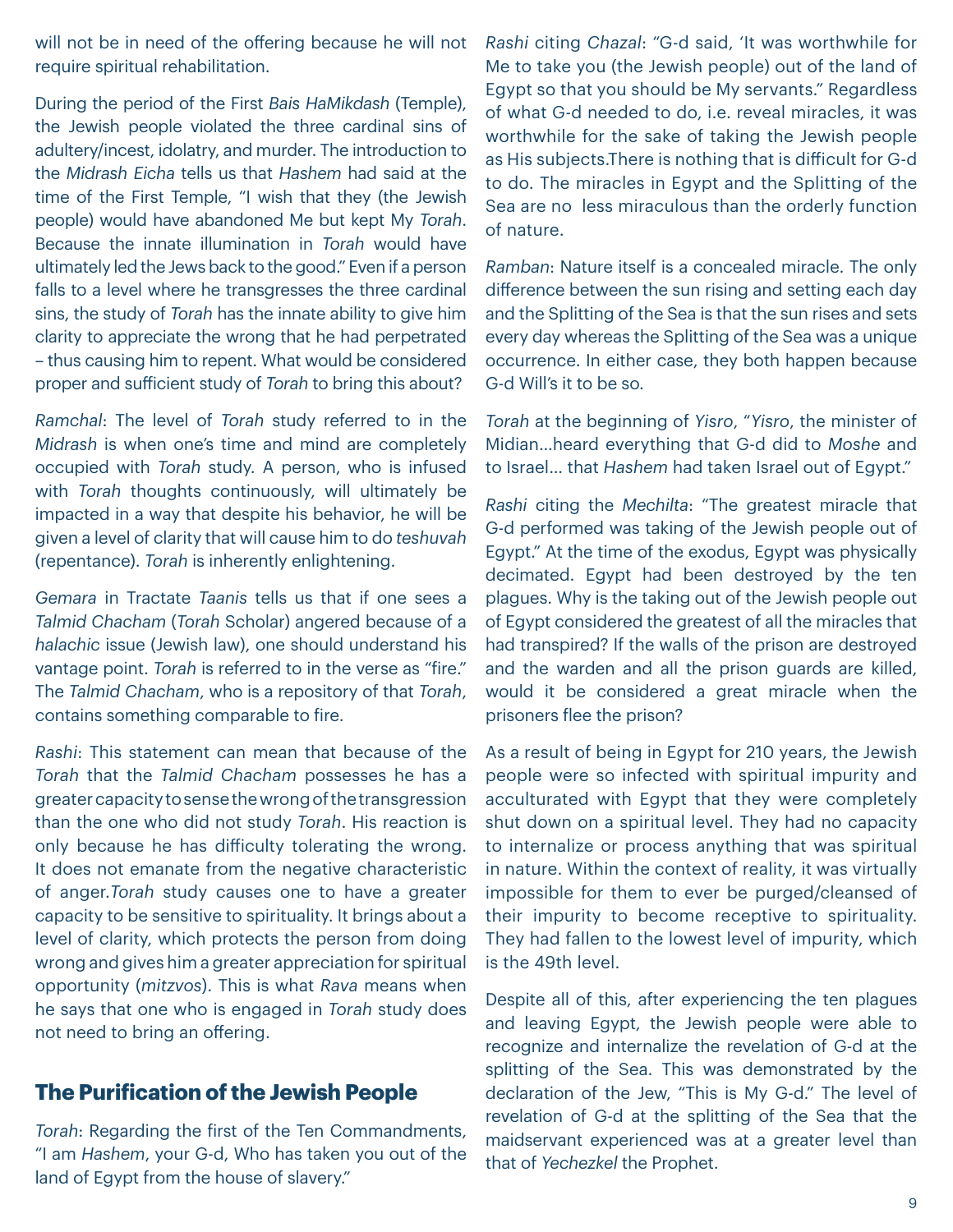*Chazal*: *Yisro* had worshiped every deity in existence. Thus, he understood the effect of being completely immersed in impurity. It was because of this appreciation that he was so impressed when he had heard that G-d had taken the Jewish people out of Egypt – meaning that He had purged them of that impurity. This was the greatest miracle of the exodus.

Now we are able to understand in a different light the *Chazal* that is cited by *Rashi* regarding the First Commandment – "G-d said, 'It was worthwhile for Me to take you (the Jewish people) out of the land of Egypt so that you should be My servants." The *Torah* is specifically addressing the purging process that G-d had performed for the Jewish people to cleanse them from their spiritual impurity so that they should have the capacity to be His servants. Ultimately this would enable the Jewish people to stand at Sinai and receive G-d's *Torah*.

*Gemara* in Tractate *Megillah*: There was a discussion between *Reb Shimon Bar Yochai* and his students regarding why the Jewish people were deserving of annihilation during the period of *Purim*. The students of *Reb Shimon Bar Yochai* were of the opinion that the Jewish people deserved annihilation because they had partaken in the feast of the *rasha* (evil one) – *Achashverosh* (the Emperor of Persia).

*Reb Shimon Bar Yochai* rejected their explanation because if that were the case, then only the Jews in Shushan (the capital city of the Persian Empire) who participated in the feast should have been liable for punishment and not the entire Jewish people. The reason he offered for the Jews deserving annihilation was that they had bowed to the image of *Nebuchadnezzar* (Babylonian Emperor, who had destroyed the First Temple). *Nebuchadnezzar* had ordered all of his subjects to bow to his image or be subject to death. The only Jews who did not bow were *Chananyia*, *Meshael*, and *Azarya*. Thus, since the Jewish people bowed to the image of *Nebuchadnezzar*, they deserved annihilation.

The students of *Reb Shimon Bar Yochai* asked him, "If in fact the Jewish people did bow to the idol and thus deserved to be destroyed then why were they not?" He answered them, "Because their bowing was only an external action with no substance. They only bowed because they were compelled to do so. Consequently, the decree against the Jewish people manifested itself

in a similar manner –it only appeared as if they were to be annihilated but it was not meant to be."

*Gemara* in Tractate *Avodah Zorah*: If one were a true heretic he is classified as a "minheretic." Even if that person were to gain a level of clarity and do *teshuvah* (repent) for his heretical beliefs, G-d will cause him to die. The reason for this is that heresy is something that is so deeply rooted in a person that even if he were to do *teshuvah* it would be only on a temporary basis. He will ultimately return to his heretical beliefs. G-d prefers that the individual should die as a righteous person. Thus, He will take him after he does *teshuvah* so that he should die as a *tzaddik* (righteous) before he reverts back to his heresy.

*Reb Yonasan Eibshitz z'tl*: When the students of *Reb Shimon Bar Yochai* asked him, "If in fact the Jewish people deserved to be destroyed then why were they not?" They were alluding to the fact that even if the Jewish people had done *teshuvah*, because they had bowed to the idol they should be classified as "*minim*heretics." Their difficulty was that G-d should have taken them in their state of *teshuvah* before they would revert back to their heretical ways. Yet He did not. To this, *Reb Shimon Bar Yochai* responded that their bowing was only an external act. They did not actually believe in what they had done. In essence they did not assume pagan beliefs. Therefore their *teshuvah* had fully reinstated them since they were never "*minim*."

The Jewish people in Egypt became idolaters assuming the classification of "*minim*." Although the Jews had come to a level of clarity through the Ten Plagues, they were destined to return to their idolatrous beliefs. Despite their status as "*minim*," G-d purged them of their impurity so that they would not revert back to their idolatrous ways. This was worthwhile for G-d to do in order for the Jewish people to become His servants.

The Commentators ask: why does G-d identify Himself as "*Hashem* who had taken Israel out of Egypt" and not "the G-d who created the world?" With our understanding, we are able to explain that it is only because the Jewish people were spiritually purged did they have relevance to G-d. Had G-d not performed the greatest miracle of all by cleansing them, there would have never been a Jewish people or a Sinai event. Thus, G-d identifies Himself as the One who took Israel out of Egypt.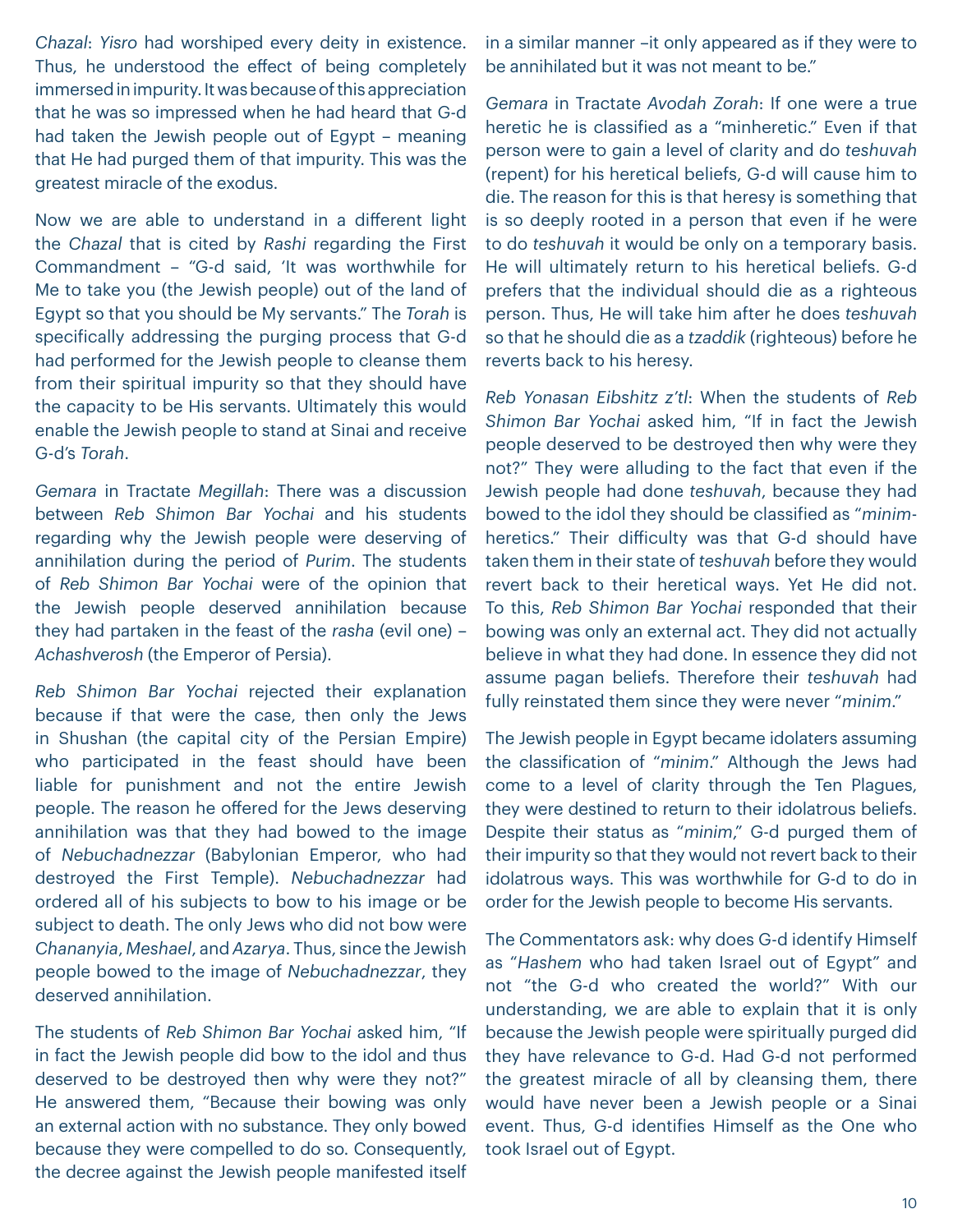### **The Importance of Reflecting on Life's Experiences**

*Torah*: "*Moshe* stretched out his hand over the Sea… and *Hashem* churned Egypt in the midst of the Sea. The water came back and covered the chariots and the horseman of the entire army of Pharaoh…there remained not one of them…The Children of Israel went on dry land in the midst of the Sea; the water was a wall (*choma*) for them, on their right and on their left."

*Chazal*: The word "*choma*-wall," which refers to the water of the Sea surrounding the Jewish people is written with the letter "*vav*" deleted. Thus, the word can be read as "*chaima*- wrath."

*Midrash*: As the Jewish people walked through the Sea, surrounded on each side by walls of water, the angels began prosecuting them before *Hashem*. The angels said to G-d, "Why are you sparing the Jewish people and destroying the Egyptians? These are idolaters and these are idolaters." The angels were saying, since the Jewish people were idolaters no less than the Egyptians, why were the Egyptians more culpable? The Jewish people should be destroyed as well as the Egyptians. *Hashem* responded and thus quelled the prosecution. Therefore the Jewish people were able to survive the event unscathed.

*Torah:* As a result of surviving the Splitting of the Sea and witnessing the destruction of the Egyptian armies, "Israel saw the great Hand that *Hashem* inflicted upon Egypt; and the people revered *Hashem*, and they had faith in *Hashem* and in *Moshe*, His servant."

*Ramban*: The Jewish people at this moment ascended to a level of faith that was unequalled in any time in history with the exception of the Sinai event.

*Gemara* in Tractate *Shabbos*: The greatest level of prosecution comes upon a person when he is in a state of danger. It is only when the individual needs an exceptional and out of the ordinary level of Mercy does *Satan* prosecutes. This is because when a person needs to be accommodated on a special level, one requires a greater degree of worthiness. Thus, he is open for prosecution, which determines if his spiritual record allows for special treatment.

*Reb Meir Simcha* of Dvinsk *z'tl*: How come "The Jewish people were exposed, prior to the Splitting of the Sea, to many events that were life-threatening (such as the

Ten Plagues) and the angels did not prosecute? They did not say at that time – These are idolaters and these are idolaters. Why are the Egyptians more culpable than the Jews?" Why were the Jews protected from prosecution prior to the Splitting of the Sea? He answers that until the Jewish people entered into the Sea they were unified at an exceptional level. Therefore they were protected from prosecution.

*Midrash*: When the Jewish people entered into the sea they became fractionalized because they divided into twelve groups – each one taking another path through the Sea. Each Tribe believed that their pedigree was better than that of his fellow. It was because of this lack of unity that the Jewish people were vulnerable to prosecution at the Sea. However it is possible to answer *Reb Meir Simcha*'s question differently.

As explained in the *Gemara* in Tractate *Shabbos*, when one finds himself experiencing a life-threatening situation he is subject to prosecution and requires an enormous degree of *Rachamim* (Mercy). As they walked through the Sea, the Jewish people were continuously in a state of danger. They were experiencing a miracle every moment that the walls of water did not come crashing down upon them. However, while in Egypt, they lived separately from the Egyptian community. Thus, one could say that because they were not exposed to the Plagues, they were not in need of the unusual level of *Rachamim*.

The Plagues could have spread to the Jewish area but this was not the Will of G-d. However in the Sea, the Jew was in the same context of danger as the Egyptian. When the Jewish people crossed to safety and witnessed the destruction of the Egyptians they had "…faith in *Hashem* and in *Moshe*, His servant." This level of faith was attained because the Jewish people understood that they were the direct beneficiaries of *Hashem*'s Mercy – despite their own lack of worthiness. They understood that although they were idolaters in Egypt (as the Egyptians were), and seemingly undeserving of this level of Mercy; nevertheless, they were spared by *Hashem* because of His love for them.

*Chazal*: "*Yom Kippur* is *K'Purim* - *Yom Kippur* is like *Purim*." In Hebrew the letter "*kof*" denotes similarity. Seemingly, the words of *Chazal* are difficult. The holiday of *Purim* and the day of *Yom Kippur* are diametrically opposite. On *Purim* one must indulge in feasting and drinking,